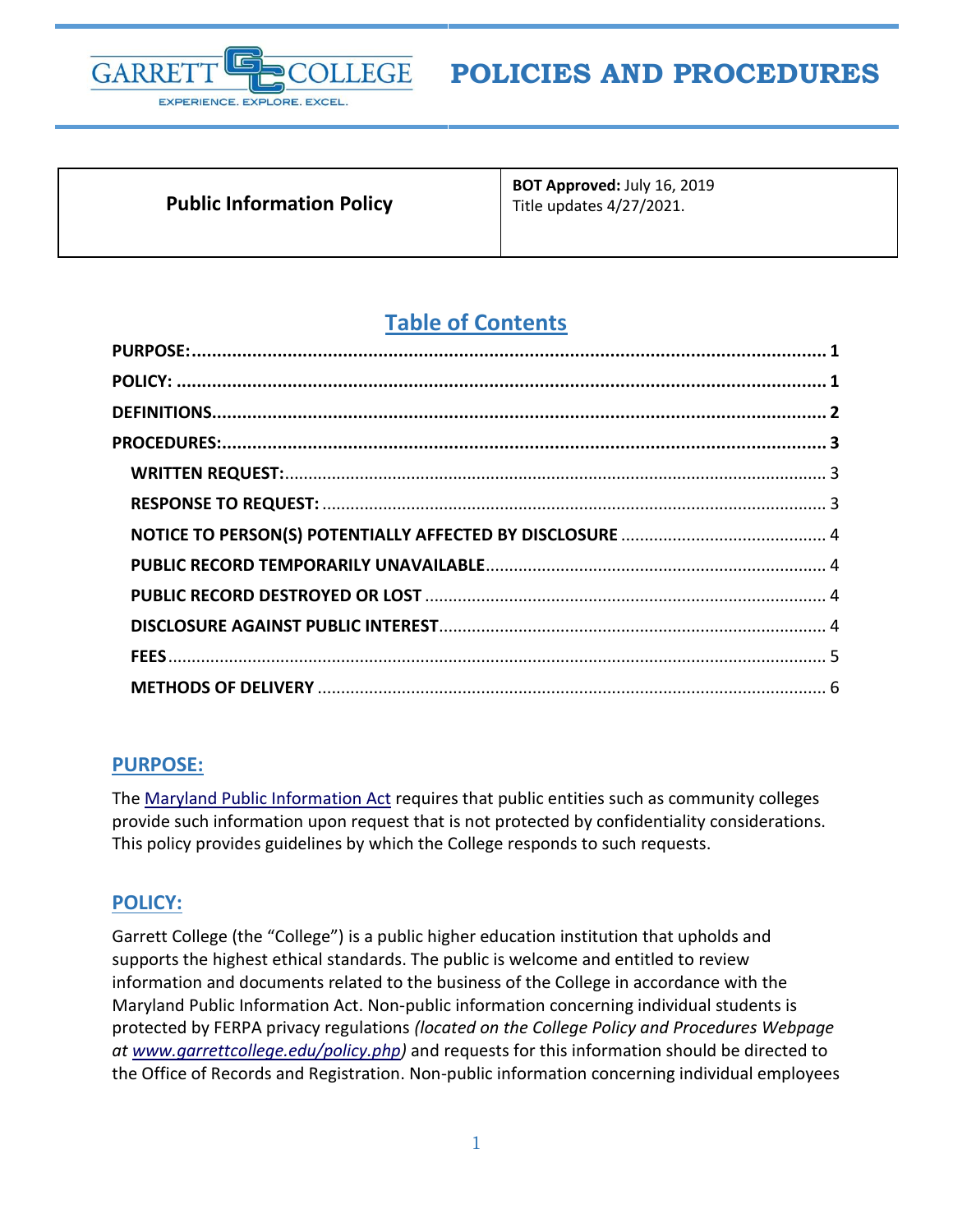is similarly protected and requests for this information can be directed to the Office of Human Resources. The following are procedures to access public information from Garrett College.

## <span id="page-1-0"></span>**DEFINITIONS**

GARRE

**A. "Act"** refers to the Public Information Act, General Provisions (GP) Article, §§ 4-101 to 4-601, Annotated Code of Maryland.

**B. "Applicant"** refers to a person or governmental unit that requests access to a public record.

**C. "Custodian"** refers to the employee or department responsible for keeping the public record sought, whether or not the employee or department has physical custody and control of the public record.

**D. "Public record"** refers to the original or any copy of any documentary material that:

1. is made by Garrett College or received by the College in connection with the transaction of public business; and

2. is in any form, including:

a. a card;

EXPERIENCE. EXPLORE. EXCEL.

- b. a computerized record;
- c. correspondence;
- d. a drawing;
- e. film or microfilm;
- f. a form;
- g. a map;
- h. a photograph or photostat;
- i. a recording; or
- j. a tape.

**E. "Calendar day"** refers to any day of the week, including weekends and holidays.

**F. "Workdays"** refers to Monday through Friday and does not include weekends, holidays, scheduled breaks, or other days the College is closed.

**G. "Indigent"** refers to an individual whose family household income is less than 50% of the median family income for the State as reported in the Federal Register.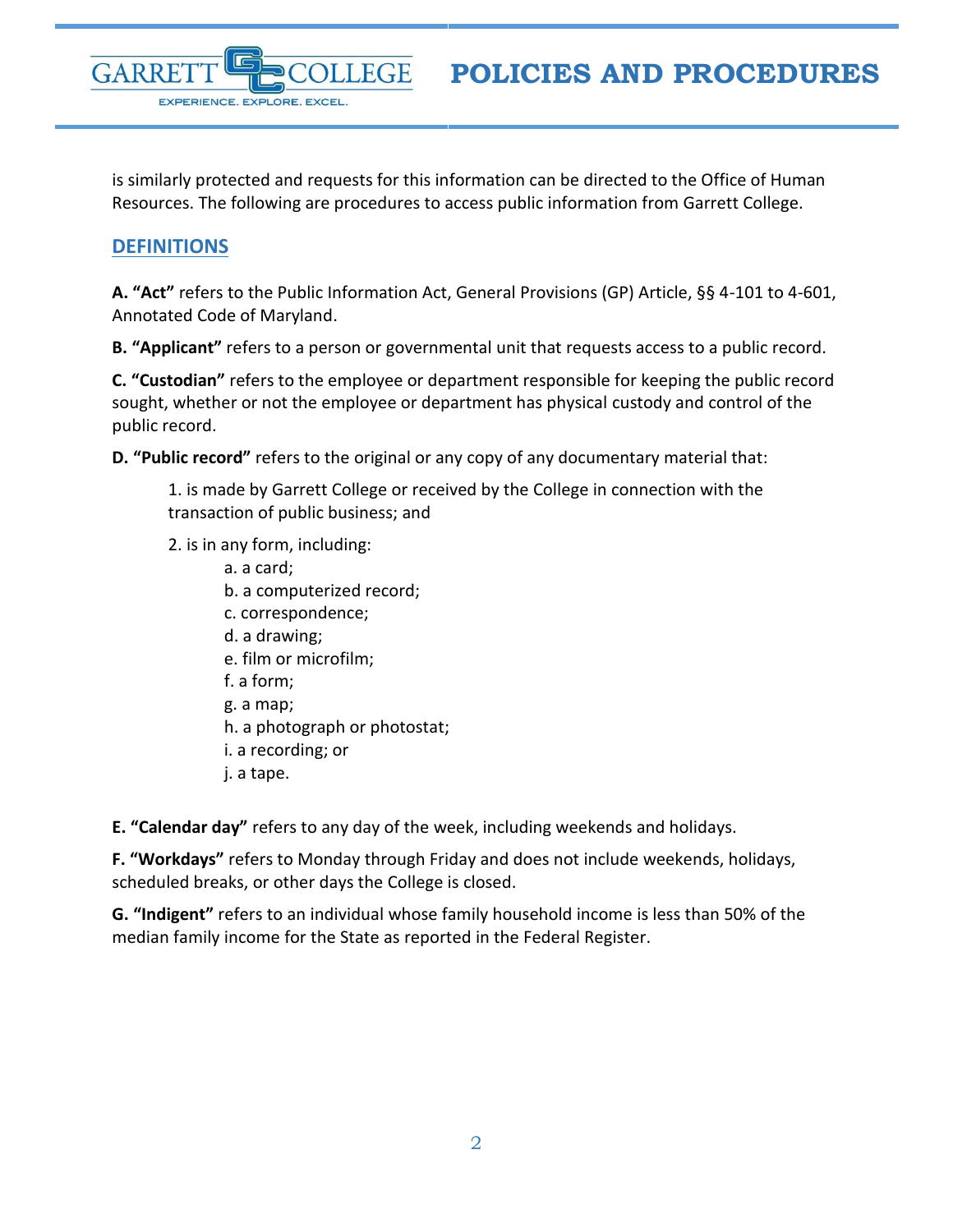

## <span id="page-2-0"></span>**PROCEDURES:**

#### <span id="page-2-1"></span>**WRITTEN REQUEST:**

Requests for public records under the Act should be submitted in writing to the Office of Administrative and Financial Services.

A written request via the Garrett College Public Information Request Form *(located on the College Policy and Procedures page at [www.garrettcollege.edu/policy.php\)](http://www.garrettcollege.edu/policy.php)* must:

- 1. Contain the Applicant's name and address;
- 2. Be signed by the Applicant; and

3. Reasonably identify, by brief description, the public record sought; including specific data elements.

4. Indicate whether this request is for commercial purposes.

#### <span id="page-2-2"></span>**RESPONSE TO REQUEST:**

A. The Act does not require the College to provide information not contained in a public record or to create such a record if it does not exist at the time of the request.

B. If the College grants a request, the Office of the Chief Financial Officer shall produce the public record within a reasonable time period, not to exceed 30 calendar days after the date of the request.

C. If the Office of the Chief Financial Officer reasonably believes that it will take more than 10 workdays to produce the public record, then that office shall indicate in writing or by email within 10 workdays after receipt of the request:

1. The amount of time that the Office of the Chief Financial Officer anticipates it will take to produce the public record; and

2. An estimate of the range of fees that may be charged to comply with the request for public records; and

3. The reason why it will take more than 10 workdays to produce the records.

D. The College has 30 calendar days to make a decision whether to deny a request. If the College decides to deny a request:

1. The College will immediately notify the Applicant of the decision to deny the request; and

2. The Office of the Chief Financial Officer shall provide the Applicant, at the time of the denial or within 10 workdays, a written statement that gives the reasons for the denial; the legal authority for the denial; and notice of the remedies available for review of the denial; and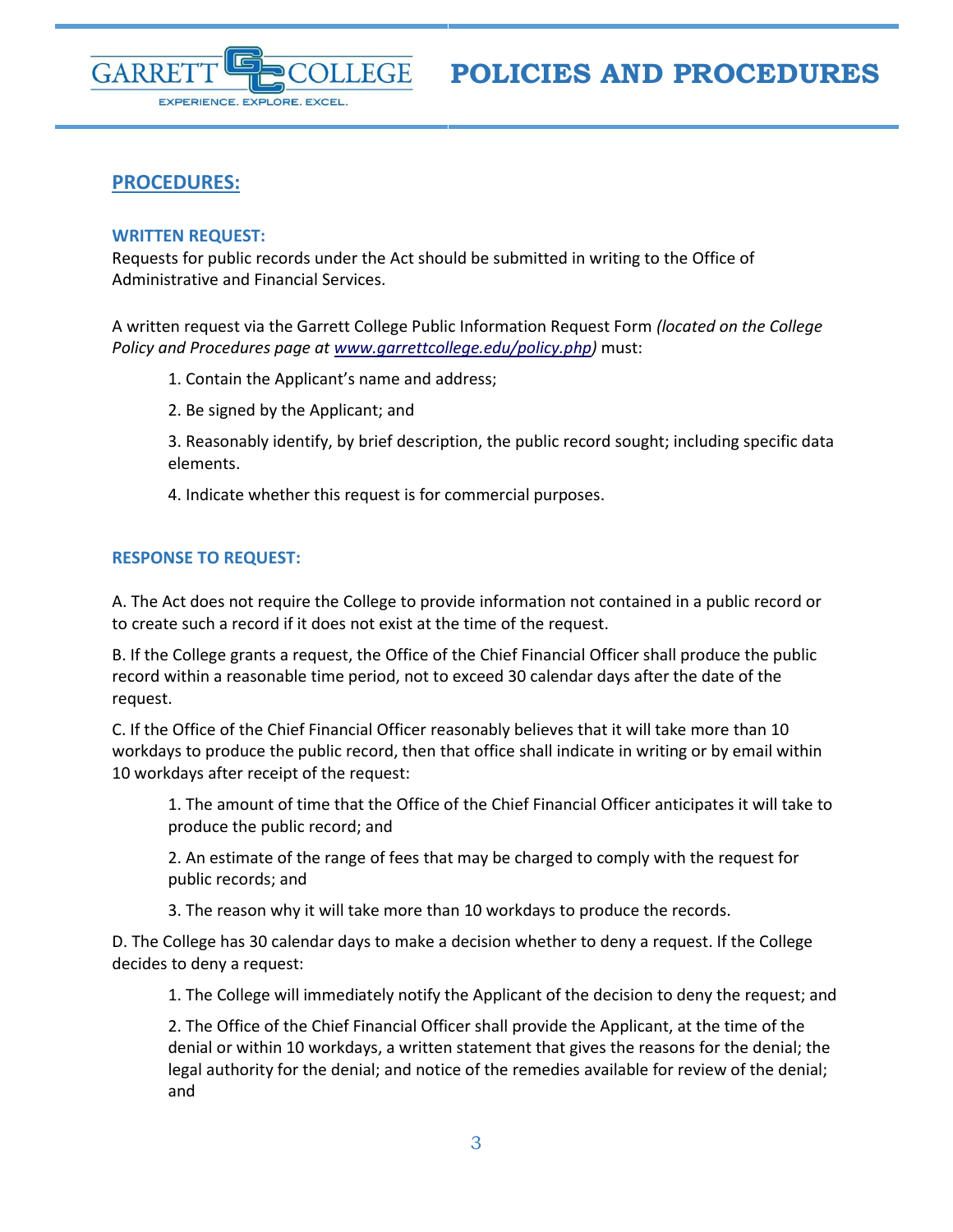GARRE EXPERIENCE. EXPLORE. EXCEL.

> 3. Pursuant to GP § 4-355, the College may withhold a portion of any records that contain personal information concerning a student, former student, or applicant if the records are requested for commercial purposes. Personal information means an address, telephone number, email address, and directory information.

E. With the consent of the Applicant, any time limit imposed by paragraphs A and C of this section may be extended for an additional period of up to 30 calendar days.

F. If the College is not in custody or control of the public record requested, the Office of the Chief Financial Officer shall, within 10 workdays after receipt of the request, notify the Applicant:

- 1. That the College does not have custody or control of the requested public record; and
- 2. The possible location of the public record, if known.

#### <span id="page-3-0"></span>**NOTICE TO PERSON(S) POTENTIALLY AFFECTED BY DISCLOSURE**

Unless prohibited by law, the Office of the Chief Financial Officer may notify a person or persons who could be adversely affected by disclosure of a public record.

#### <span id="page-3-1"></span>**PUBLIC RECORD TEMPORARILY UNAVAILABLE**

If a requested public record is in the custody and control of Garrett College, but is not immediately available, the Office of the Chief Financial Officer shall promptly:

- A. Notify the Applicant that the public record is not immediately available; and
- B. Schedule a date within a reasonable time for inspection, copying, or to provide the record.

#### <span id="page-3-2"></span>**PUBLIC RECORD DESTROYED OR LOST**

If the Office of the Chief Financial Officer knows that a requested public record of the College has been destroyed or lost, then that office shall promptly:

- A. Notify the Applicant that the public record is not available; and
- B. Explain the reasons why the public record cannot be produced.

#### <span id="page-3-3"></span>**DISCLOSURE AGAINST PUBLIC INTEREST**

A. Denial Pending Court Order

1. If, in the opinion of the Office of the Chief Financial Officer, disclosure of a public record otherwise subject to disclosure under the Act would do substantial injury to the public interest, the Office of the Chief Financial Officer may temporarily deny the request. The Office of the Chief Financial Officer must then seek a court order allowing nondisclosure.

2. The temporary denial shall be in writing.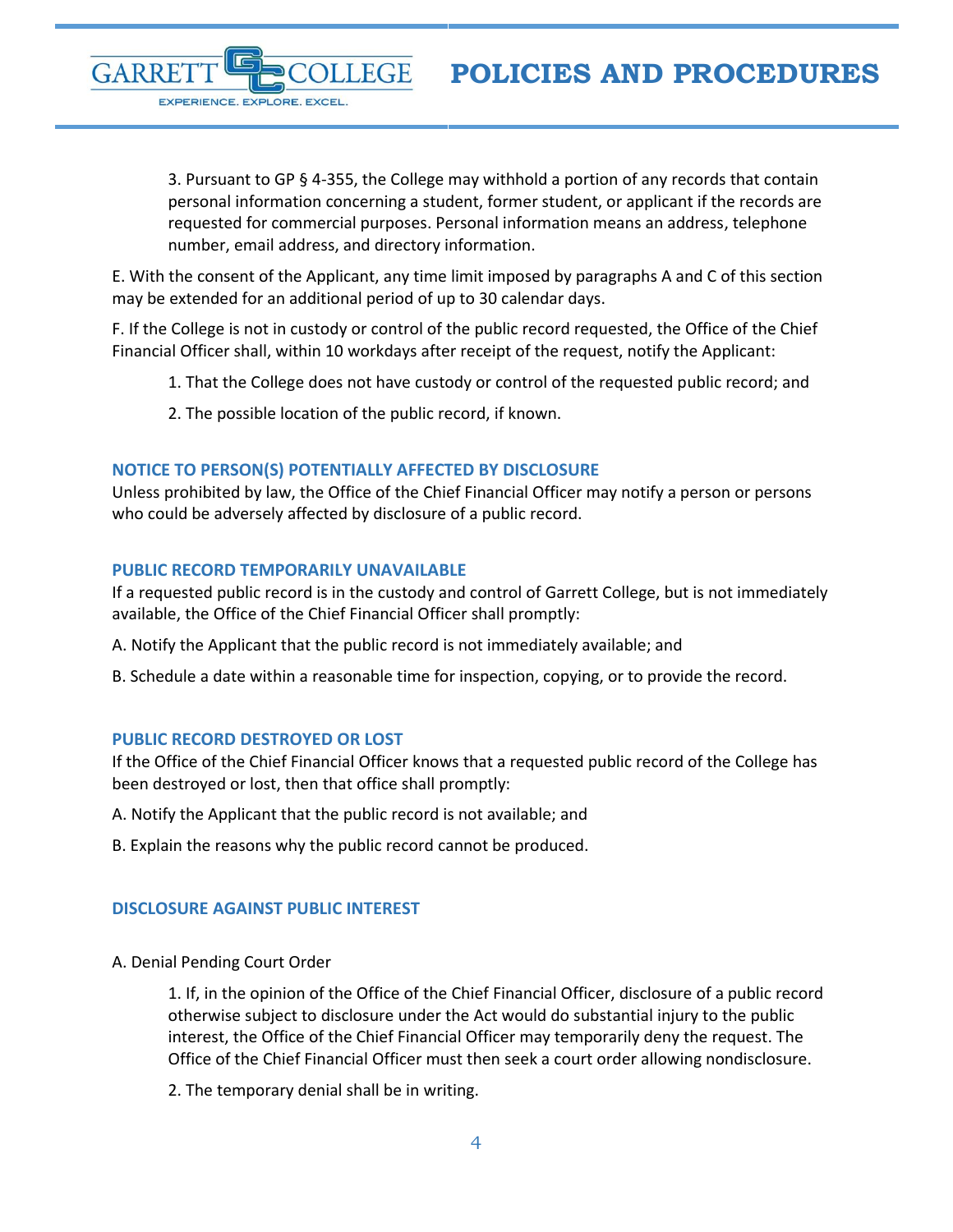#### B. Circuit Court Review

EXPERIENCE. EXPLORE. EXCEL.

1. Within 10 workdays after the denial, the College shall apply to the appropriate circuit court for an order permitting continued denial or restriction of access.

2. Notice of the complaint of the College shall be served on the Applicant in the manner provided for service of process by the Maryland Rules of Civil Procedure.

#### <span id="page-4-0"></span>**FEES**

GARRF

A. The fee schedule for copying and certifying copies of public records of Garrett College is as follows:

1. Copies

a. The fee for each copy made by a photocopying or scanning machine is 10 cents per page. No charge will be made if the total fee for photocopying or scanning is \$5 or less.

b. The fee for each copy made otherwise shall be based on the actual cost of reproduction.

2. Certification of Copies.

a. If a person requests that a copy of a public record be certified as a true copy, an additional fee of \$1 per page (or if appropriate, per item) shall be charged.

B. If the Office of the Chief Financial Officer cannot copy a public record within Garrett College, the Office of the Chief Financial Officer shall make arrangements for the prompt reproduction of the record at public or private facilities outside Garrett College. The Office of the Chief Financial Officer shall arrange for payment by the Applicant in advance.

C. Before copying a public record of Garrett College, the Office of the Chief Financial Officer shall estimate the cost of reproduction and either:

- 1. Obtain the agreement of the Applicant to pay the cost; or
- 2. Require prepayment of the cost.

D. The College may not charge a search or preparation fee for the first two hours that an employee of Garrett College spends to respond to a request for public records.

E. The College may charge a reasonable fee for time that an employee of Garrett College spends:

- 1. To search for requested public records;
- 2. To review requested public records for potential disclosure; and
- 3. To prepare public records for inspection and copying.
- 4. To be present if the records are to be inspected.